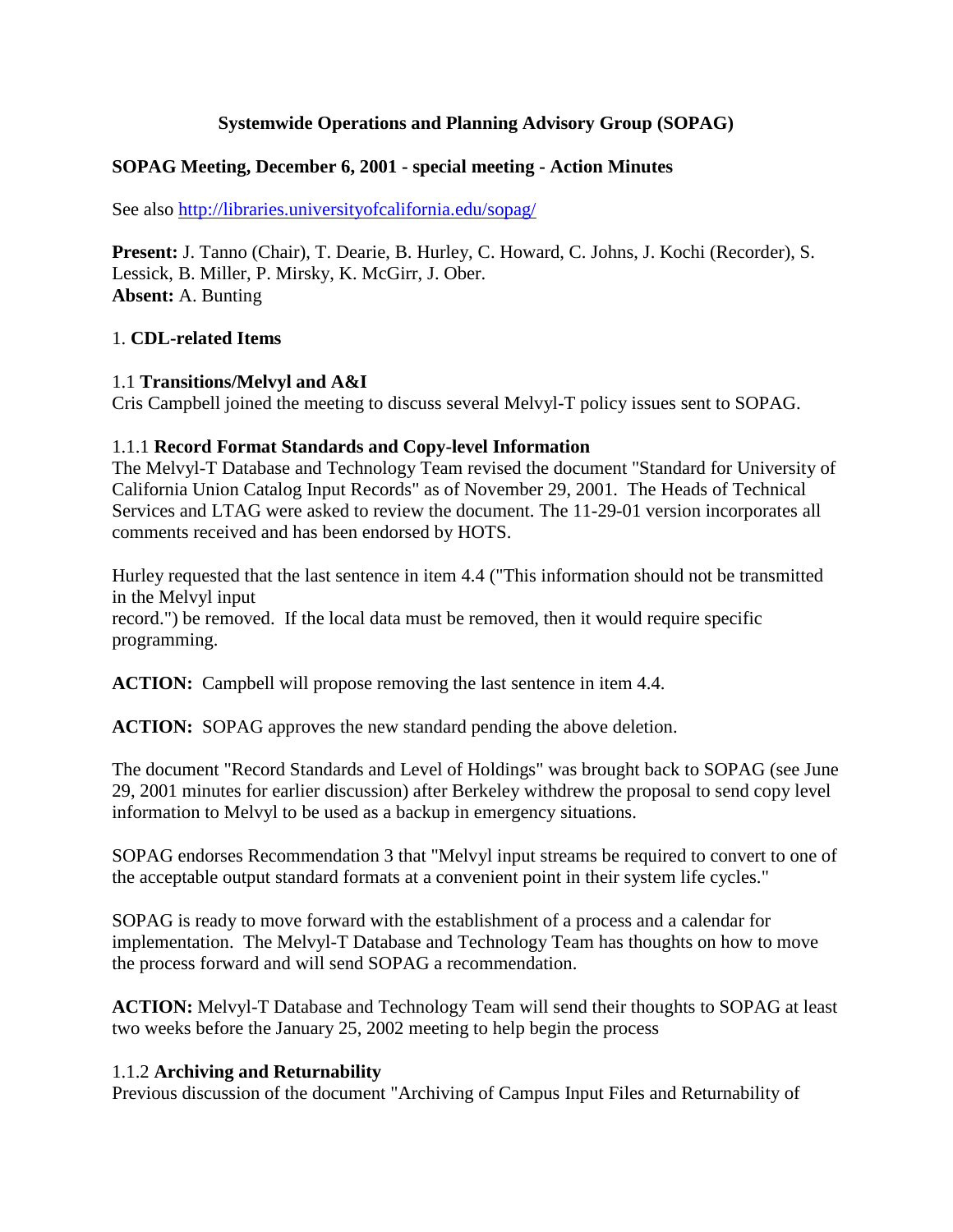Campus Records" was held at the June 29, 2001 meeting. Now that Berkeley has withdrawn its proposal, the document was submitted for SOPAG approval.

SOPAG approves the recommendations.

#### 1.1.3 **Non-UC Contributions Background**

The document "CDL Relationship with non-UC Contributing Libraries" was submitted to introduce the topic.

Discussion focused on the future of non-UC records in the catalog, both in terms of usefulness of the data as well as political. SOPAG is interested in knowing how many unique records the non-UC contributors provide to the collection. Separate consideration of the usefulness of the records from the difficulty of dealing with the records needs to take place. It was discussed that this might be an opportunity to impose record standards for inclusion in Melvyl-T.

**ACTION:** Melvyl-T Implementation Team will ascertain how many unique records the non-UC contributors provide.

**ACTION:** At the January 25 meeting, SOPAG will discuss how to best to gather qualitative information from campus constituencies regarding the value of the non-UC contributors' records in Melvyl.

### 1.1.4 **Update**

The beta database now planned to consist of 630,000 records for testing the new catalog software and interface - is 1 ½ - 2 months behind schedule due to late deliverables by Ex Libris. The beta database probably will not be available until late January 2002.

#### 1.1.5 **A&I Transitions**

Ober reported continuing progress including communication activities, e.g. on a FAQ for the use of bibliographic citation software. He also forwarded the project's proposed name for SFX linking services, endorsed by the Transition Steering Committee's, for SOPAG endorsement. SOPAG endorsed "UC-eLinks" as the service name.

#### 1.2 **Request**

#### 1.2.1 **Request Liaisons**

The Request Project Team has identified the need to have campus liaisons to aid in the technical set up and operation of an UC-operated system. The team recommends that each campus appoint a Request ILL Liaison and a Request Technical Liaison.

**ACTION:** Ober will send an email requesting that SOPAG members appoint liaisons to fill both roles for their campus no later than January 15, 2002.

#### 1.2.2 **RSC Issues**

Two issues that have arisen from RSC discussions concerning Request are: should there be limits on the number of items a patron can request and what are the implication of offering a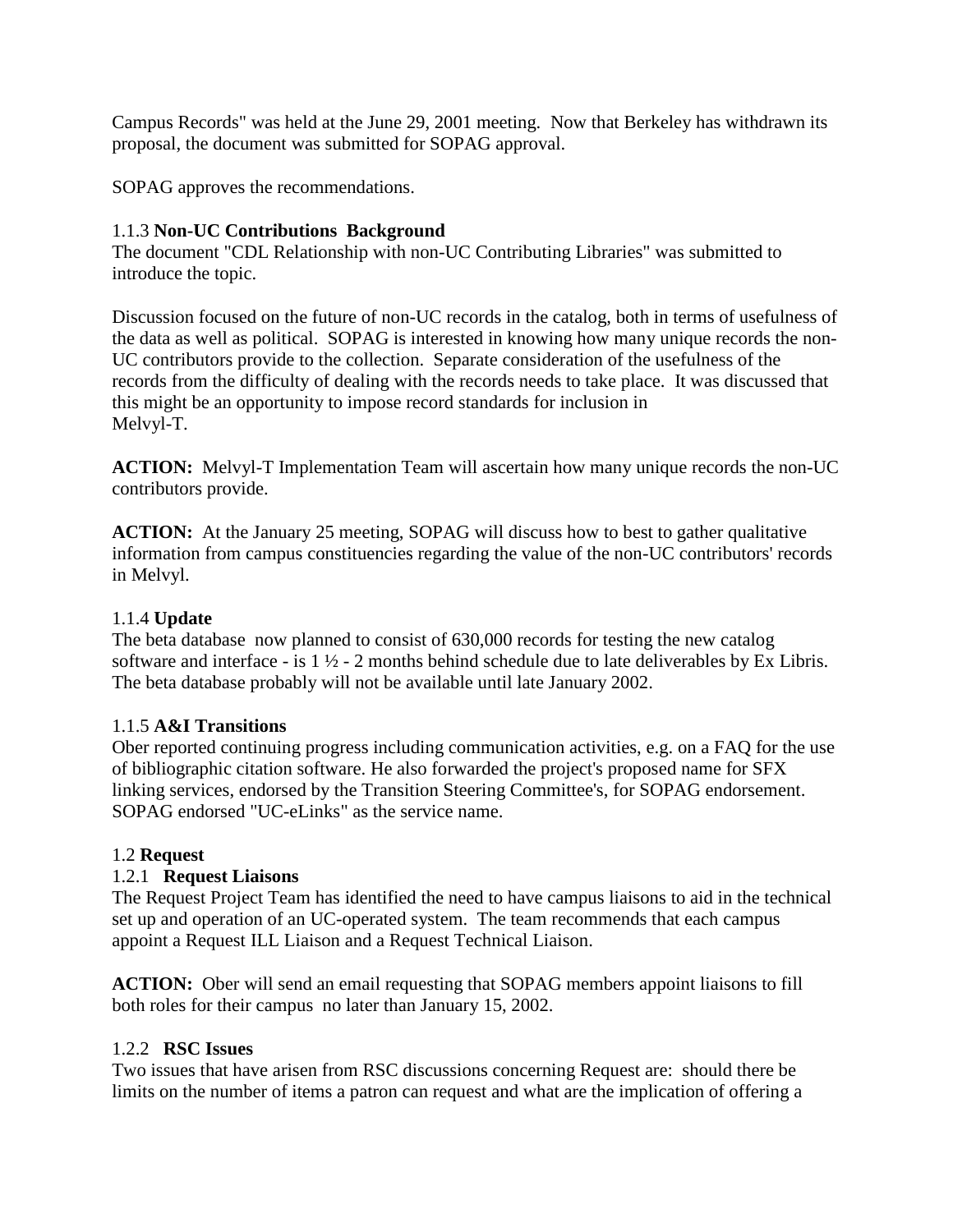blank web form for non-UC holdings? Dearie reports that system-wide around 27 users per month are hitting the current 20-item/day limit within Request.

**ACTION:** RSC will re-look at limits and determine if they are still appropriate.

# 1.2.3 **Web Document Delivery**

Initially it was thought that web document delivery would be the default delivery method for Request. However, IAG reports that approximately 20% of Request users do not want web delivery of material. IAG recommends that users be given the option to not get their material delivered via the Web but that they must check a box opting out of web delivery.

Implementation of the scanners is uneven. UCSF, one of UCSD sites, and the NRLF are all reporting problems getting the Minolta working with the Ariel 3.1 software.

Fretwell-Downing is in negotiation with RLG to use their web document delivery software. If the negotiations fail, then Fretwell-Downing will develop their own software and have it available by April 2002.

## 1.2.4 **ILL Loan Periods**

IAG recommends keeping the current limits until the CBS becomes available. At that point limits for the longer loan period would increase from three to six months for faculty and graduate students. Without the CBS, the increase would have to be for everyone since the current system cannot differentiate patron status.

**ACTION:** Tanno will inform the ULs that the increase in loan periods will be implemented after the implementation of the CBS.

#### 1.2.5 **Need by Date field**

Currently the Need by Date field in Request is not linked to a real date and requests are not cancelled after the Need by Date passes. With VDX, it is possible to link to an actual date and the system will automatically email the user once the date passes and ask if the user wants to reinitialize the request. IAG is looking into this option more closely and will recommend a possible change in wording to make the option clearer.

# 1.2.6 **Special Collections Request**

SOPAG re-affirmed that the special collection Request was a one-year pilot. The pilot will end August 2002. Some data collection has been occurring but the Request Project Team is finding that the data collection methods are too complicated so not enough data has been collected to be able to accurately evaluate the service. The Heads of Special Collections group is interested in the number of items being requested that could be obtained another way. SOPAG is interested in how many requests have been approved or denied by curators and in determining systemic reasons for patterns of approvals and denials.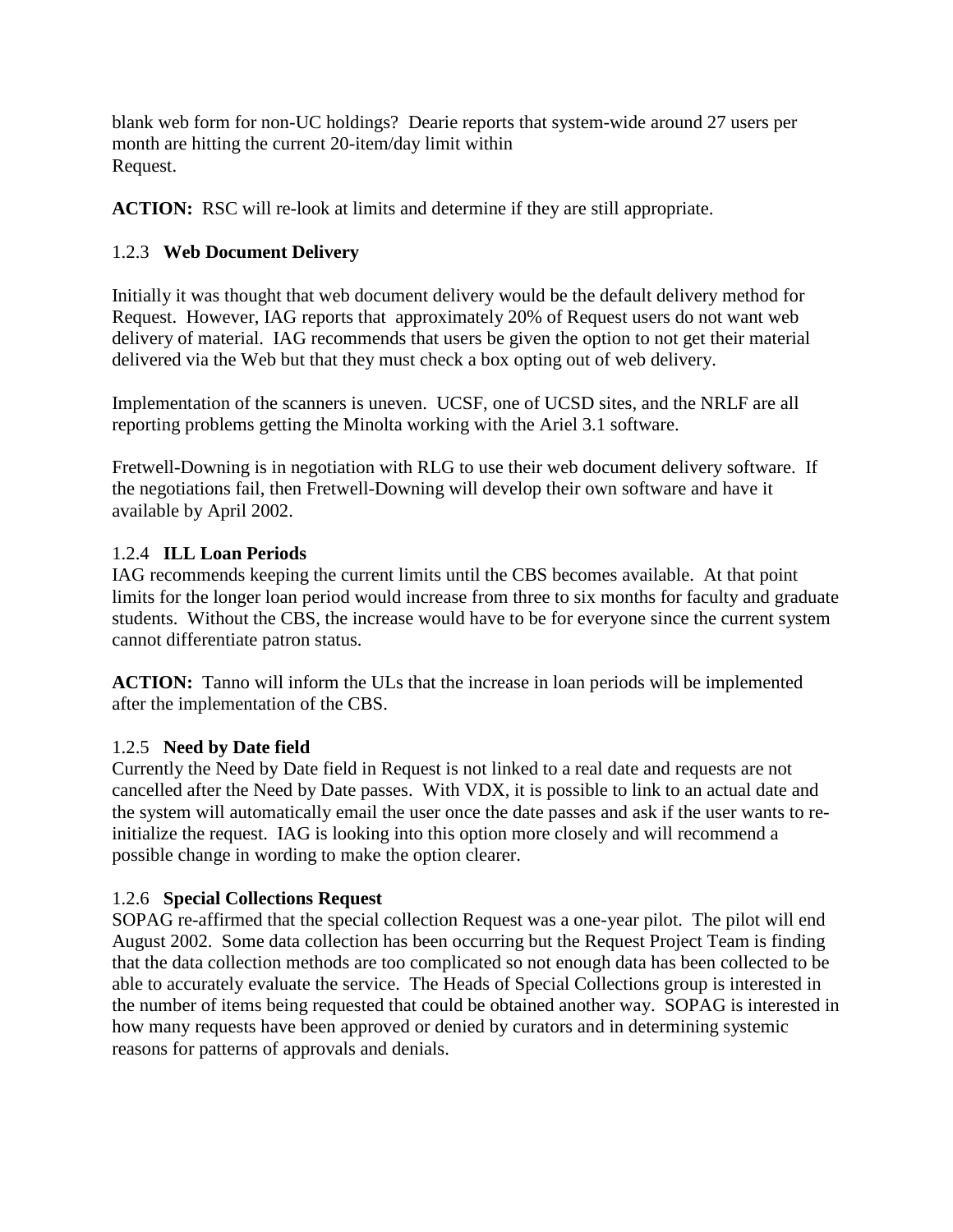**ACTION:** Dearie will investigate gathering the requested data. **ACTION:** Tanno will send an update to the ULs.

# 1.3 **CDL Updates**

1.3.1 The Elsevier contract renewal negotiations are nearing completion.

1.3.2 There is an imminent deal between NetLibrary and the CDL and UC Press for the repurchase of the digital files of approximately 1400 UC Press titles that NetLibrary owns.

1.3.3 JSC priorities and workplan are being developed. A discussion of whether or not a SOPAG representative should be on JSC occurred, although SOPAG members reported feeling comfortable with JSC communications.

1.3.4 The possible purchase of a digitized collection of East Asian journals is being pursued.

1.3.5 UCOP's Academic Affairs is officially under hiring and expenditure restrictions under the direction of the provost.

1.3.6 It is hoped that an announcement regarding the CDL's UL will be made at the end of December/beginning of January.

1.3.7 Ober directed attention to the latest report of CDL education programs and its focus on education, outreach, and usability activities associated with the catalog and A&I transitions.

# 2. **New Initiatives**

# 2.1 **CMI Update**

CMI is currently in Phase II. Usage data for 1st Quarter is due January 18, 2002. The group reports that they have not received any comments concerning the project.

# 2.2 **E-Scholarship Liaison**

As a follow up to discussions at the Joint ULs/SOPAG meeting of October 26, 2001, the e-Scholarship initiative was asked to identify ways to improve the linkages between the initiative and the campus libraries, especially with regard to faculty communications.

**ACTION:** CDL will draft a proposal for discussion at the next SOPAG meeting that would establish a strategic and programmatic liaison at each campus library for the e-Scholarship initiative.

# 2.3 **Amigos Membership**

Three campuses have joined Amigos through the Library of California. So far, there has been little use made of the benefits of membership, but it bears further exploration.

**ACTION:** SOPAG will follow up with CDC regarding possible advantages in contracting through AMIGOS for electronic resources.